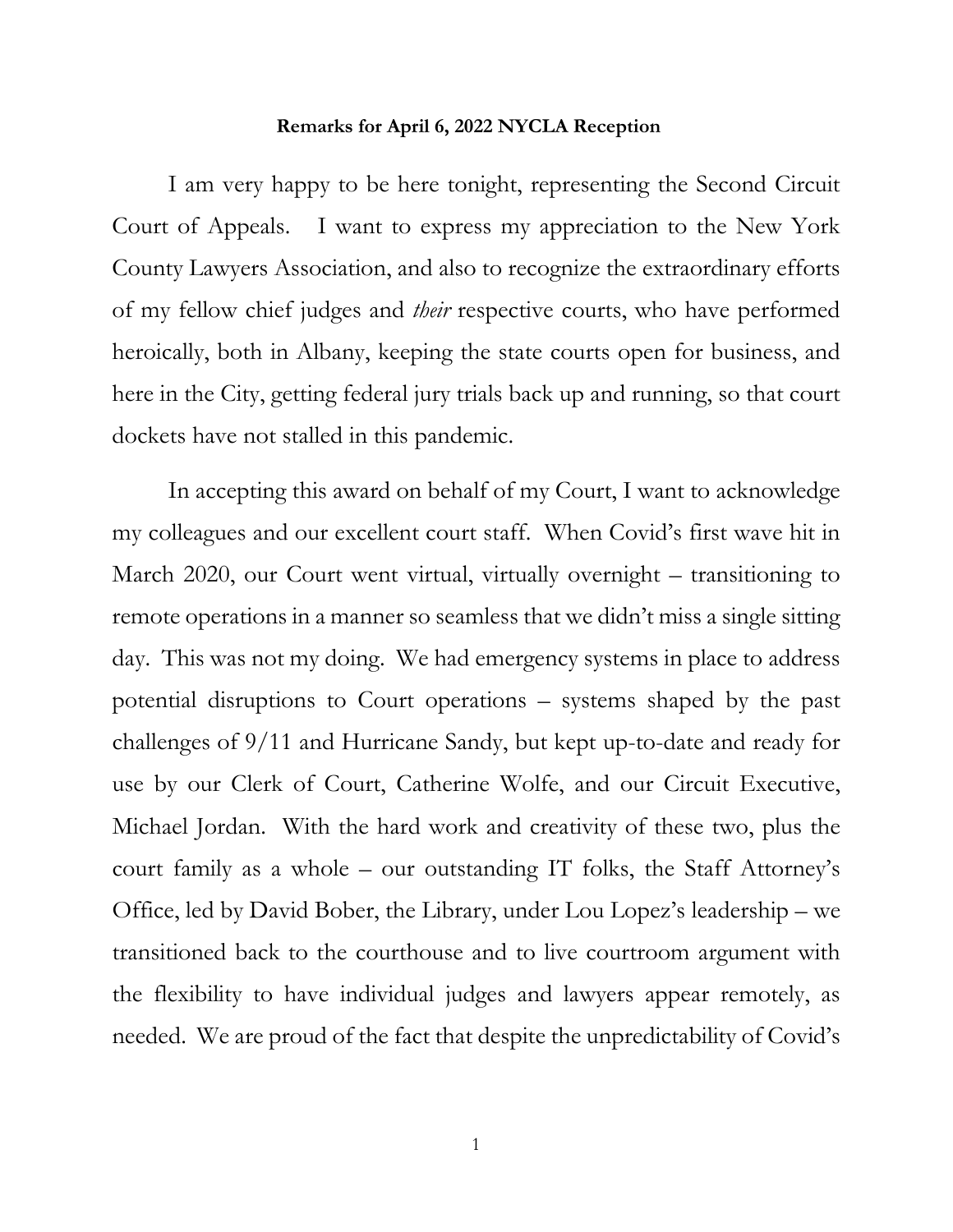waves, we've not yet had to postpone a single argument and we will emerge from the pandemic without a backlog, with our docket in good shape.

I also want to take this opportunity to thank the members of the bar who have advocated before us over the last two years and will do so in the months to come. Learned Hand, one of the patron saints of my Court, said in a speech many years ago that "Life is made up of constant calls to action, and we seldom have time for more than hastily contrived answers." The pandemic proved the point. The courts kept up and running only with the hastily contrived but no less effective response of many able and publicspirited attorneys. As someone who has taught law students for many years, I have taken satisfaction seeing lawyers, both experienced and novice, figure out new ways of effectively presenting argument over Zoom. I've listened as they conversed about the best way to address a socially distanced jury. I've even overheard conversation on the elevator about what kind of N95 best lets an advocate draw a breath.

Finally, let me thank the New York County Lawyers Association, which has also ably answered the pandemic's call to action. Thank you for your COVID-19 Resource Center for Lawyers. Thanks, as well, for the CLE training that you provided on pandemic-specific legal practice issues. Thank you for continuing your civics education efforts throughout the pandemic, for expanding the Tax Court Project to address pandemic-related issues, and generally for adapting your many pro bono projects to ensure that